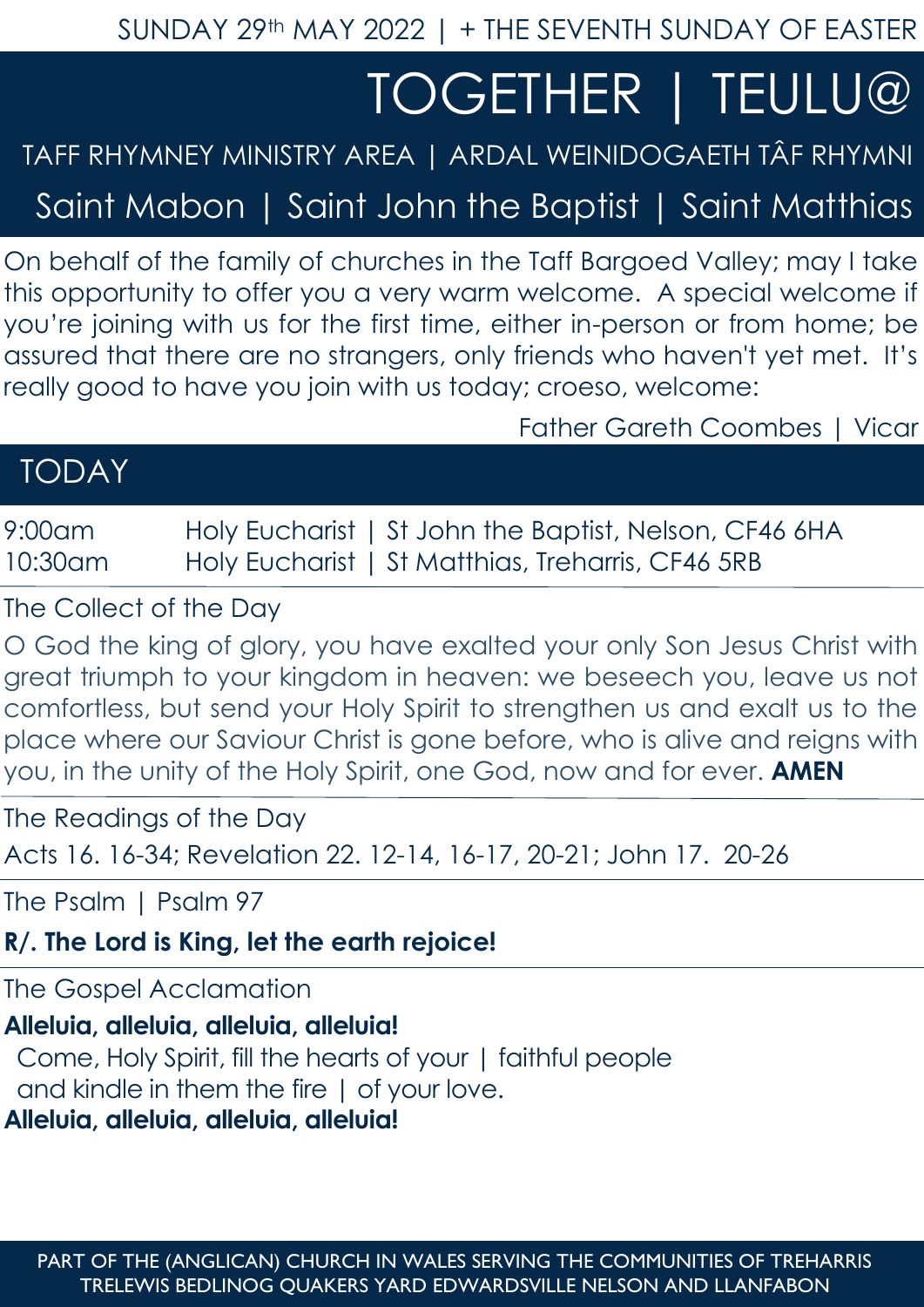# THE WEEK AHEAD

Monday | Easter Feria 30th May 2022

Tuesday | The Visit of the Blessed Virgin Mary to Elizabeth 31st May 2022

| $1st$ June 2022               | Wednesday   S Justin; Apologist and Martyr                                               | White |
|-------------------------------|------------------------------------------------------------------------------------------|-------|
| 11:00am<br>2:00 <sub>pm</sub> | The Holy Eucharist at St Matthias<br>The Funeral of Dennis Bethell +RIP at Salem, Nelson |       |
| $2nd$ June 2022               | Thursday   S Blandina and her Companions; Martyrs                                        | White |

Friday | Easter Feria White 3rd June 2022

Saturday |Easter Feria 4th June 2022

A collection plate will be passed around at each service; however you may like to make your gift by using your mobile phone and sending a text:

TEXT 2 GIVE: Text TTBL followed by a space, followed by the amount of your gift in numbers to 70085 to support the life of the Church.

CHEQUES: payable to The Parish of Treharris Trelewis Bedlinog & Llanfabon.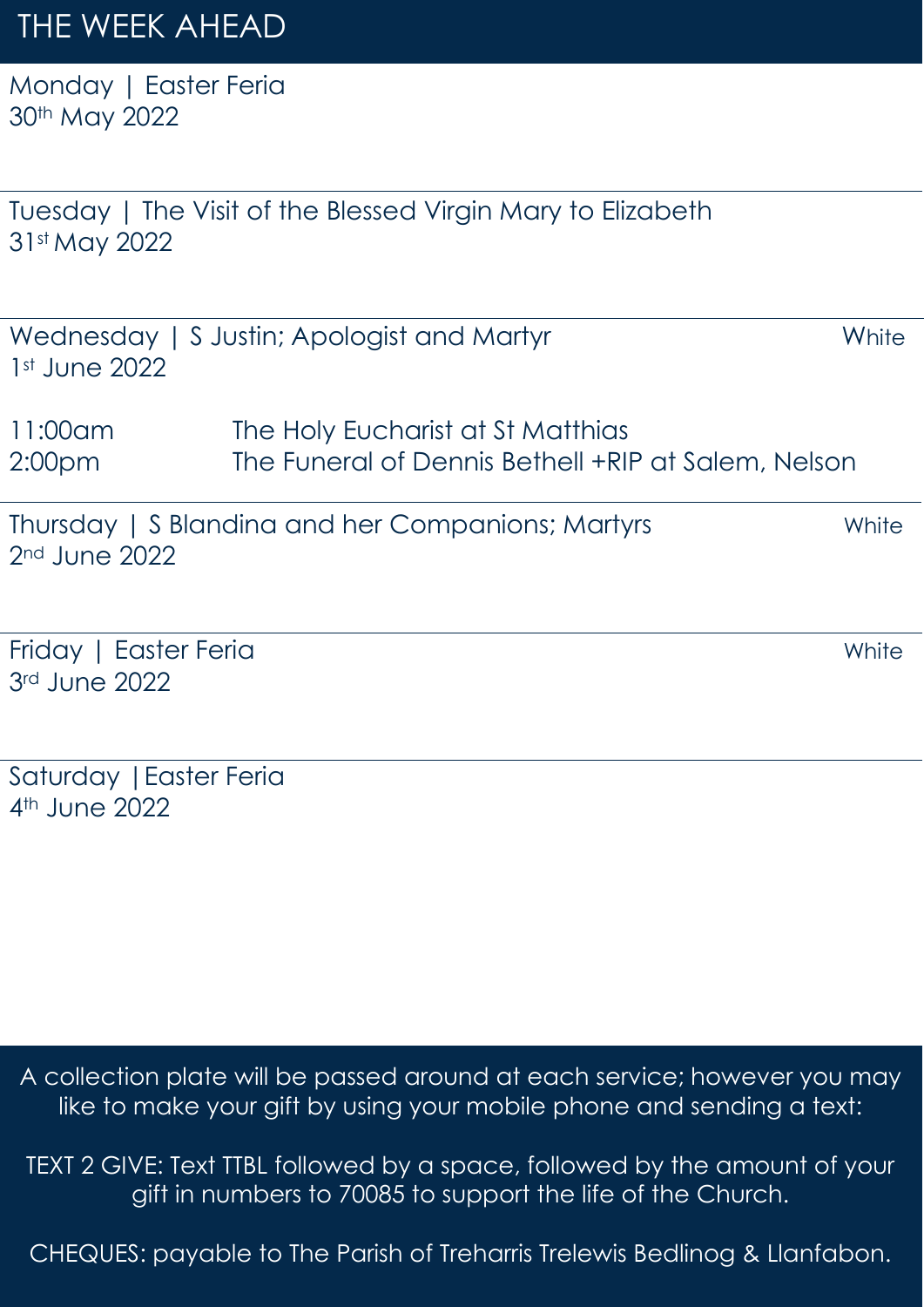## Sunday the  $5<sup>th</sup>$  of June 2022 | + The Day of Pentecost

9:00am The Holy Eucharist at St John's, Nelson, CF46 6HA 10:30am The Holy Eucharist at St Matthias, Treharris, CF46 5RB

# NOTICES & INFORMATION

**NELSON RFC | COMMUNITY LUCKY 4's** play today's draw in church or pay and play online via PayPal or Bank Transfer; £1.00 to play; just choose 4 numbers for a chance to win this week's prize fund. The weekly draw helps to support the wider mission and ministry of St. John's Church, Nelson.

**FOODBANK DONATIONS** due to the significant increase in referrals the foodbank is currently short of tinned potatoes, instant mash, tea, sugar, squash and long-life milk. Any spare carrier bags would be a help too.

**CHARITY PUB QUIZ** every Sunday from 7:30pm at the Lord Nelson Inn; supporting our local mission and outreach community projects; booking is advised by calling the Nelson Inn. Everyone is welcome.

**ONLINE GIVING** the following link can be used to make your weekly gift online; remember to maximise your gift by clicking Gift-Aid.

https://app.investmycommunity.com/donation/parish-of-treharristrelewis-bedlinog-and-llanfabon-2680

**COMMUNITY FOOD LARDER** is open daily Mondays - Fridays between 9:30am and 11:30am at St John's Church Hall. No questions asked and everyone is welcome. Always lots of bakery and chilled items that would otherwise go to waste. Pop in and take a look.

**HOLY LAND PILGRIMAGE 2023** The Shrine of Our Lady of Walsingham is hosting a pilgrimage to the Holy Land; 13 - 20 November 2023, fullyinclusive. Speak with Audrey Wiltshire for more details on 07565 360 832.

GLASTONBURY PILGRIMAGE 2022 takes place on Saturday the 9th of July. Solemn Mass in the grounds of the Abbey Church at 12:00 noon, followed by the Procession and Solemn Benediction at 3:00pm. If you are interested, please speak with Alison Francis on 07970 003 243.

**REFRESHMENTS** are served after the service; please do stay and enjoy some time together.

To watch a service online, enter the following link into your device: https://www.youtube.com/channel/UC7My2\_VL77VXyVwuPR30WHQ